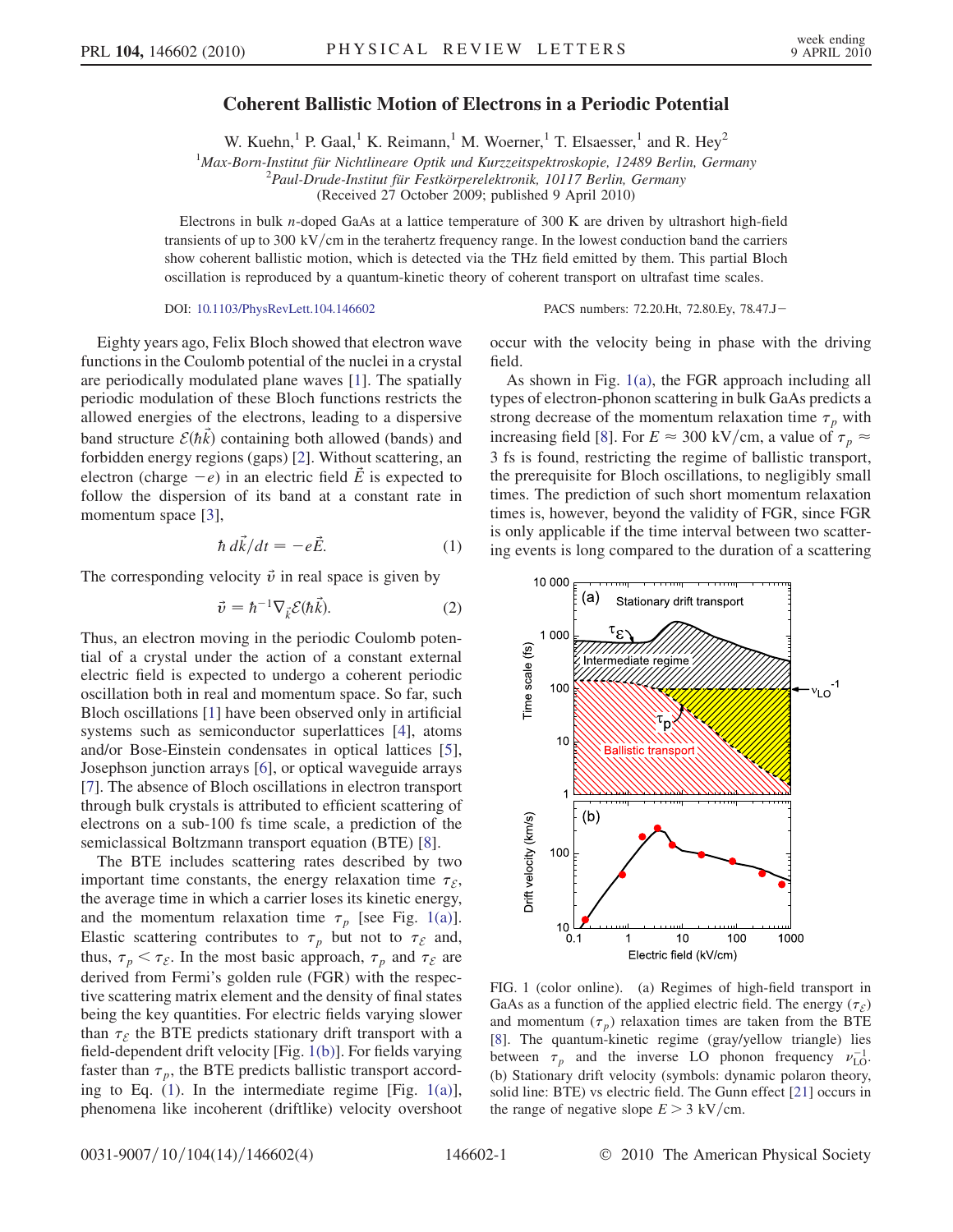event. For electron-phonon interaction, optical phonon scattering represents the shortest event with a duration of the order of  $\nu_{\text{LO}}^{-1} = 115$  fs, much longer than 3 fs. Thus, a realistic picture of electron transport at high fields requires a quantum-kinetic treatment for times  $t < \nu_{\text{LO}}^{-1}$  [Fig. [1\(a\)\]](#page-0-0). In the ballistic range  $t < \tau_p$ , the quantum-kinetic and the BTE description give identical results.

In this Letter, we demonstrate a novel regime of electron transport in bulk crystals driven by ultrashort high-field transients in the terahertz (THz) frequency range with electric-field amplitudes of up to  $300 \text{ kV/cm}$ . Electrons in a thin n-doped GaAs crystal show a coherent ballistic motion within the lowest conduction band, in this way performing a partial Bloch oscillation that explores halfway to the boundary of the first Brillouin zone. We analyze the experimental results with a dynamic polaron model, reproducing the observed behavior.

One can investigate experimentally the quantum-kinetic regime of carrier transport [gray/yellow triangle in Fig. [1\(a\)\]](#page-0-0) by applying a strong electric field,  $E \gg$ 10 kV/cm, on a very short time scale, i.e.,  $\omega_{\text{THz}}^{-1} \ll$ 200 fs, and by simultaneously monitoring the transient position of the electron in  $k$  space. In our experiments, we apply THz transients with  $\omega_{\text{THz}}^{-1} \approx 80$  fs and  $20 < E <$  $300 \text{ kV/cm}$  to electrons in a GaAs crystal and monitor their transient velocity [Eq. [\(2\)](#page-0-2)] via the coherent THz radiation emitted by the carriers. The sample investigated was grown by molecular beam epitaxy and consists of a 500 nm thin layer of Si-doped (donor concentration  $N_D$  =  $2 \times 10^{16}$  cm<sup>-3</sup>) GaAs clad between two 300 nm thin  $Al<sub>0.4</sub>Ga<sub>0.6</sub>As layers [9].$  $Al<sub>0.4</sub>Ga<sub>0.6</sub>As layers [9].$  $Al<sub>0.4</sub>Ga<sub>0.6</sub>As layers [9].$  A few-cycle THz pulse with a center frequency of 2 THz, generated by optical rectification of 25 fs pulses from a Ti:sapphire oscillator-amplifier laser system, excites the sample placed in the focus of a parabolic mirror. The direction of the electric field is along the [100] direction of the sample. With a further pair of parabolic mirrors the electric field of the transmitted THz pulse is transferred to a thin ZnTe crystal, where it is measured via electro-optic sampling (our setup is the THz part of the setup shown in Fig. S1 of [[10](#page-3-10)]). The optics used ensures that, apart from a sign change, the electricfield transients at the sample and at the electro-optic crystal are identical. The entire optical path of the THz beam is placed in vacuum. The electron current density [[11](#page-3-11)],

$$
j(t) = -en\nu(t) = -2E_{\rm em}(t)/(Z_0 d),\tag{3}
$$

<span id="page-1-2"></span>in the sample is proportional to the coherently emitted field  $E_{em}(t) = E_{tr}(t) - E_{in}(t)$ , the difference of  $E_{tr}(t)$ , the field transmitted through the sample, and  $E_{\text{in}}(t)$ , the field incident on the sample (*n*, electron density in the sample,  $Z_0$  =  $\mu_0c = 377 \Omega$ , the impedance of free space). As the thickness of our sample  $d = 500$  nm is much less than the THz wavelength  $\lambda \approx 150 \ \mu \text{m}$ , all electrons in the sample experience the same driving field  $E_{tr}(t)$  [[12\]](#page-3-12).

Our setup differs from the often used setup [[13](#page-3-13)] where a large area of the sample is imaged as a small focal spot on the electro-optic crystal. In the latter case the electric field measured at the electro-optic crystal is proportional to the time derivative of the electric field at the sample.

In Figs. [2](#page-1-0) and [3](#page-2-0) we present experimental results at a sample temperature of 300 K for incident THz pulses with various amplitudes. Figure  $2(a)$  and  $2(b)$  show the transients of the incident  $E_{\text{in}}(t)$  and of the transmitted  $E_{\text{tr}}(t)$ pulses for an amplitude of 300 kV/cm. The difference between these transients yields the field  $E_{em}(t)$  emitted by the sample and the electron velocity [Eq. [\(3\)](#page-1-2)], shown in Fig. [2\(c\).](#page-1-1) The noise level of the experimental data for  $E_{\text{em}}(t)$  is 0.5 kV/cm. Part (d) shows  $-k(t)$  calculated ac-cording to Eq. ([1](#page-0-1)) from  $E_{tr}(t)$ . Plotting  $v(t)$  from Fig. [2\(c\)](#page-1-1) versus  $-k(t)$  from Fig. [2\(d\)](#page-1-1) one obtains the dots in (f). To

<span id="page-1-0"></span>

<span id="page-1-1"></span>FIG. 2 (color online). (a) Measured incident electric field as a function of time,  $E_{\text{in}}(t)$ . (b) Electric field transmitted through the sample,  $E_{tr}(t)$ . (c) Emitted electric field,  $E_{em}(t)$ . (d)  $-k(t)$  ob-tained from Eq. [\(1](#page-0-1)), in units of  $2\pi/a$ . (e) Lowest conduction band of GaAs in [100] direction. The negative mass regions are hatched [\[2](#page-3-1)]. (f) Dots,  $E_{em}(t)$  plotted versus  $-k(t)$ . Crosses show the values at the times  $t_1$  to  $t_5$ , marked by vertical lines in (a) to (d). Solid line, velocity  $v$  calculated using Eq. ([2](#page-0-2)). (g) Same plot as in (f), but for an electric-field amplitude of 50 kV/cm [see Fig. [3\(b\)\]](#page-2-1).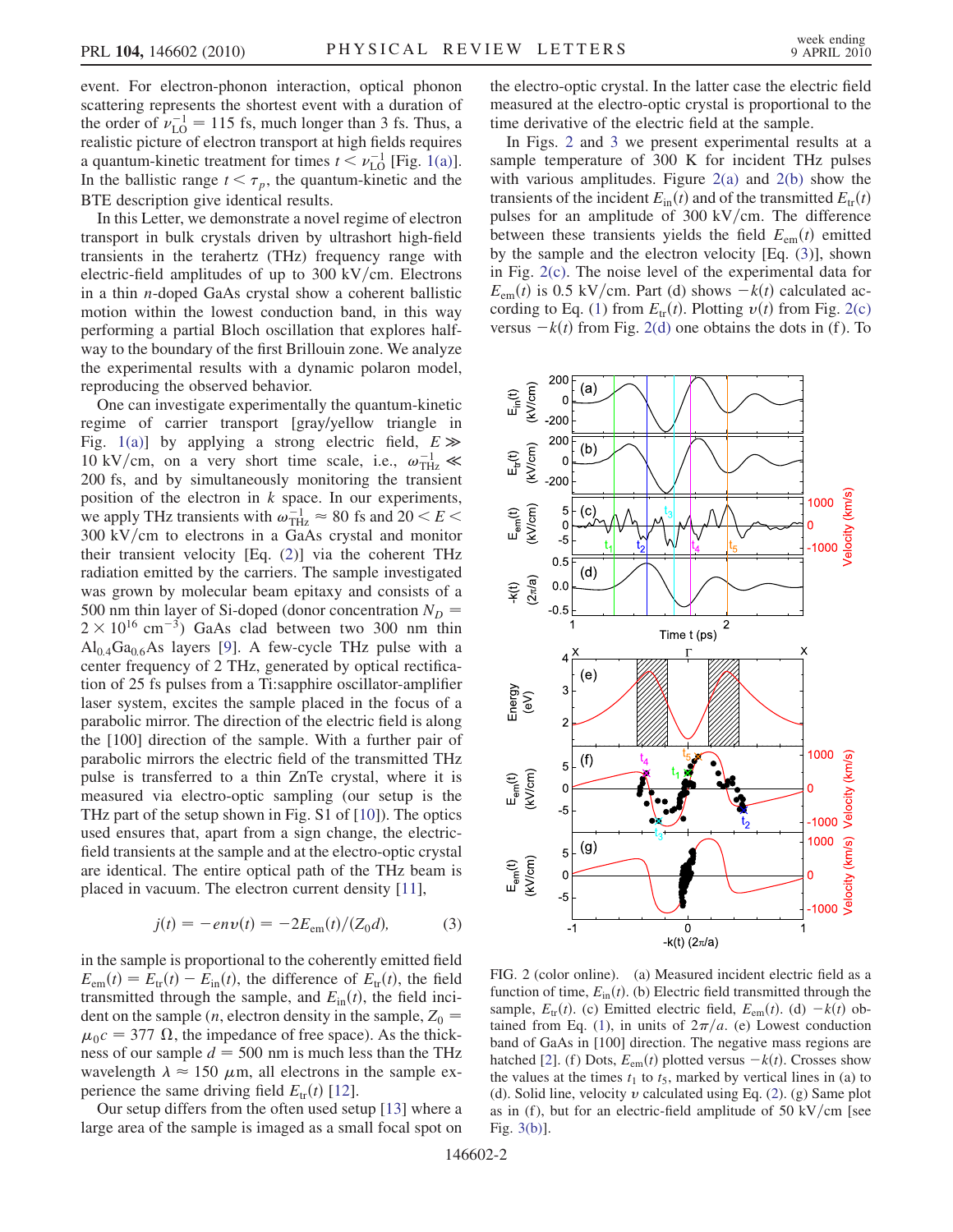<span id="page-2-0"></span>

<span id="page-2-1"></span>FIG. 3 (color online). Solid lines: emitted field transients  $E_{em}(t)$  for different amplitudes of the incident electric field. The data in (e) and (f) are the same as in Fig.  $2(c)$ . Dashed lines in (a) to (e): results of the model calculation based on the band structure of GaAs. The dotted line and triangles in (b) show the driving field and its zero-crossings. (f) Same experimental data as in (e), now compared to the results (dash-dotted line) of a calculation assuming the intervalley scattering rates of [[8](#page-3-7)]. At the time marked by the arrow the electrons can scatter into the side valleys.

clarify the origin of the dots in  $(f)$ , we have marked five moments  $t_1$  to  $t_5$ . Comparing these experimental results with the v vs k relationship [solid line in  $(f)$ , Eq.  $(2)$  $(2)$  $(2)$ ] from the conduction band (e), one finds a good agreement, pointing to ballistic transport across half the Brillouin zone. For lower incident electric-field amplitudes [Fig. [2\(g\)\]](#page-1-1) we explore a much smaller part of the Brillouin zone.

To illustrate the effect of the band structure on the electron velocity consider the time between  $t_2$  and  $t_3$ . During this period, the electric field acting on the electron is negative [Fig. [2\(b\)](#page-1-1)]. The electron velocity is negative at  $t_2$ , then gets positive, and then gets negative again [Fig. [2\(c\)](#page-1-1)]. Thus, although the electric field has the same direction between  $t_2$  and  $t_3$ , there are times with positive and times with negative acceleration, showing that the effective mass of the electron changes sign. The effective mass of a band electron is given by the curvature of its band,  $m_{\text{eff}} = \hbar^2 [d^2 \mathcal{E}(\hbar k)/dk^2]^{-1}$ . In the conduction band of GaAs, the effective mass is positive around the  $\Gamma$  and the X points and negative around the band maxima [hatched areas in Fig. [2\(e\)\]](#page-1-1), explaining the change of the sign of the acceleration between  $t_2$  and  $t_3$ . Even as late as  $t_5$ , the data still agree with the velocity-momentum relationship expected for ballistic transport. Our interpretation of the results is in agreement with the experimental data for all THz electric-field amplitudes measured (solid lines in Fig. [3\)](#page-2-0). The dashed curves are calculated assuming ballistic transport according to Eq. ([1\)](#page-0-1). For drift transport, the electron velocity  $v(t) \propto E_{em}(t)$  would be in phase with the driving field  $E_{tr}(t)$  [dotted line in Fig. [3\(b\)\]](#page-2-1). We find, however, that the zero crossings of  $E_{tr}(t)$  (triangles) coincide with the maxima (minima) of  $E_{em}(t)$  demonstrating a 90 $^{\circ}$  phase-delayed velocity, a direct evidence for ballistic transport. Increasing the field amplitude [Figs.  $3(c)$ – $3(e)$ ], we observe higher-frequency components and a clipping of the emitted field amplitude around  $|E_{em}(t)| < 7$  kV/cm. Since the emitted field is proportional to the electron velocity [Eq. [\(3\)](#page-1-2)], this clipping is caused by the maximum velocity possible in the conduction band [Fig.  $2(f)$ ].

Now, we compare our experimental findings with two different theoretical approaches, both based on the same Hamiltonian in the single-electron picture [\[14\]](#page-3-14), including the conduction band structure  $\mathcal{E}(\hbar k)$  [[2](#page-3-1)] and the interaction with the external field  $E(t)$  in x direction:

$$
H(t) = \mathcal{E}(\vec{p}) - \text{ex}E(t) + \sum_{b,\vec{q}} \frac{P_{b,\vec{q}}^2 + \omega_{b,\vec{q}}^2 Q_{b,\vec{q}}^2}{2} + \sum_{b,\vec{q}} M_{b,\vec{q}} [P_{b,\vec{q}} \cos \vec{q} \ \vec{r} + \omega_{b,\vec{q}} Q_{b,\vec{q}} \sin \vec{q} \ \vec{r}]. \tag{4}
$$

 $\vec{r}$  and  $\vec{p}$  are position and momentum of the electron,  $Q_{b,\vec{q}}$ and  $P_{b,\vec{a}}$  are the coordinate and the conjugate momentum of the phonon of branch b with wave vector  $\vec{q}$  and frequency  $\omega_{b,\vec{q}}$ , and the  $M_{b,\vec{q}}$  are the electron-phonon couplings. We include here polar coupling to longitudinal optical phonons and deformation potential coupling to acoustic phonons.

In the BTE [[8](#page-3-7)] the electron wave functions are plane waves with a characteristic momentum  $\langle \vec{p} \rangle = \hbar k$ . Electron-phonon scattering rates are calculated with Fermi's golden rule. While such calculations yield long scattering times ( $\approx 200$  fs) for electrons near the conduction band minimum, the scattering times decrease markedly for electrons able to scatter into side valleys  $(L \text{ and } X)$ . Very short times (down to 3 fs) are obtained for electrons in the negative mass regions. With such short scattering times it would be impossible on our time scale (100 fs) to have ballistic transport across these regions. Instead, one would expect that nearly all electrons are scattered into the side valleys, where they would remain for the rest of the pulse [\[15\]](#page-3-15), before reaching the negative mass regions. Since electrons in the side valleys have rather low velocities  $(<200 \text{ km/s})$  [[8](#page-3-7),[16](#page-3-16)], scattering into the side valleys would result in a drastic reduction of the electron velocity and thus of the emitted field. Accordingly, one expects a strong